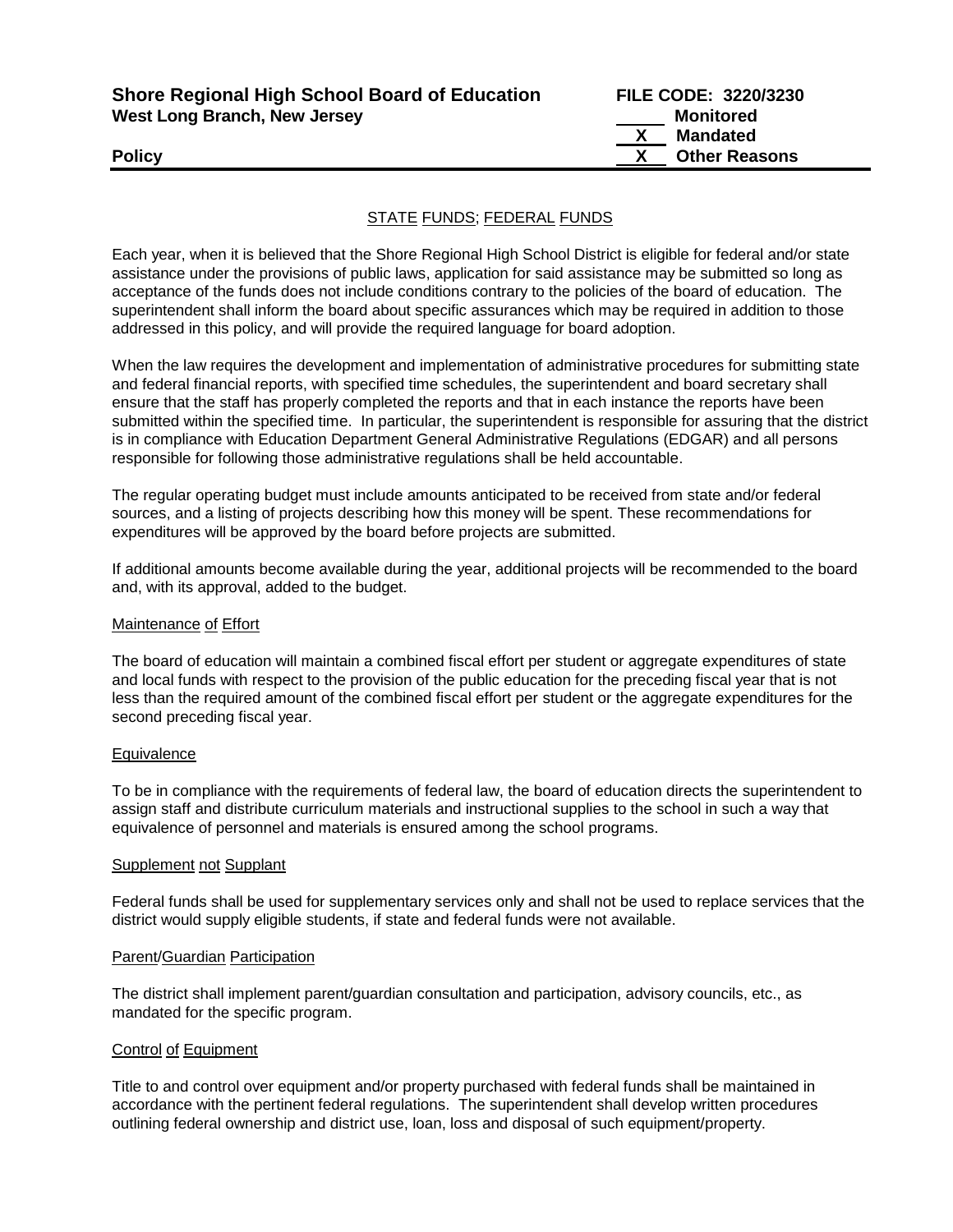# STATE FUNDS; FEDERAL FUNDS (continued)

## Special Education Medicaid Initiative (SEMI) Program

The superintendent or designee shall ensure that the district follows all required procedures to maximize its revenue from reimbursements under the Special Education Medicaid Initiative (SEMI) Program. This Program allows the district to recover a portion of the cost of certain health-related services considered medically necessary in a student's Individualized Education Program (IEP), including evaluation services, physical, occupational and speech therapy, and specialized transportation services.

Procedures to be followed are included in the SEMI Provider Handbook, found at [http://www.state.nj.us/treasury/administration/semi-mac/semi-mac.htm.](http://www.state.nj.us/treasury/administration/semi-mac/semi-mac.htm) These procedures include maximizing the return rate of parental consent forms for all SEMI eligible students.

In accord with the Family Education Rights and Privacy Act (FERPA), the district shall obtain the parent/ guardian's informed written consent prior to any disclosures of personally identifiable information from education records, including health information, to the Medicaid program for Medicaid claim submission.

All supporting documentation for Medicaid claims shall be maintained on file and available for state or federal audit for at least seven years from the date of service. Records shall fully document the basis upon which claims for reimbursement are made.

### Reimbursement Requests

When the district is a subgrantee of grants awarded by the Federal government to the State of New Jersey, the district shall submit reimbursement requests using the Electronic Web-Enabled Grant (EWEG) System. Expenditures must be supported by documentation at the subgrantee level. Documentation for salary expenditures will be according to the applicable federal circular. Expenditures must be for allowable costs. Expenditures must be related to the subgrantee's cost objectives. Expenditures will be reviewed to determine that:

- A. Adequate description of expenditures is provided;
- B. No new budget category is created; and
- C. Reimbursement does not exceed the allowable threshold for an amendment as a result of cumulative transfers among expenditure categories.

Reimbursement requests will be certified by the board as being in accordance with approved grant applications. EWEG reimbursement requests will meet NJDOE timelines and deadlines. The district shall assume all responsibility for assuring that all funds requested through the EWEG system either have already been expended, or will be expended according the requirements of the Cash Management Improvement Act of 1990 (CMIA) and other applicable federal regulations.

## Financial Fraud and Theft Prevention

All employees, board members, consultants, vendors, contractors and other parties maintaining a business relationship with the district shall act with integrity and due diligence in matters involving state grants, federal grants, and other fiscal resources.

The superintendent shall be responsible for developing internal controls designed to prevent and detect fraud, financial impropriety or fiscal irregularities within the district. Every member of the district's administrative team shall be alert for any indication of fraud, financial impropriety or irregularity within his/her areas of responsibility.

As used in this policy, "fraud" refers to intentionally misrepresenting, concealing or misusing information in an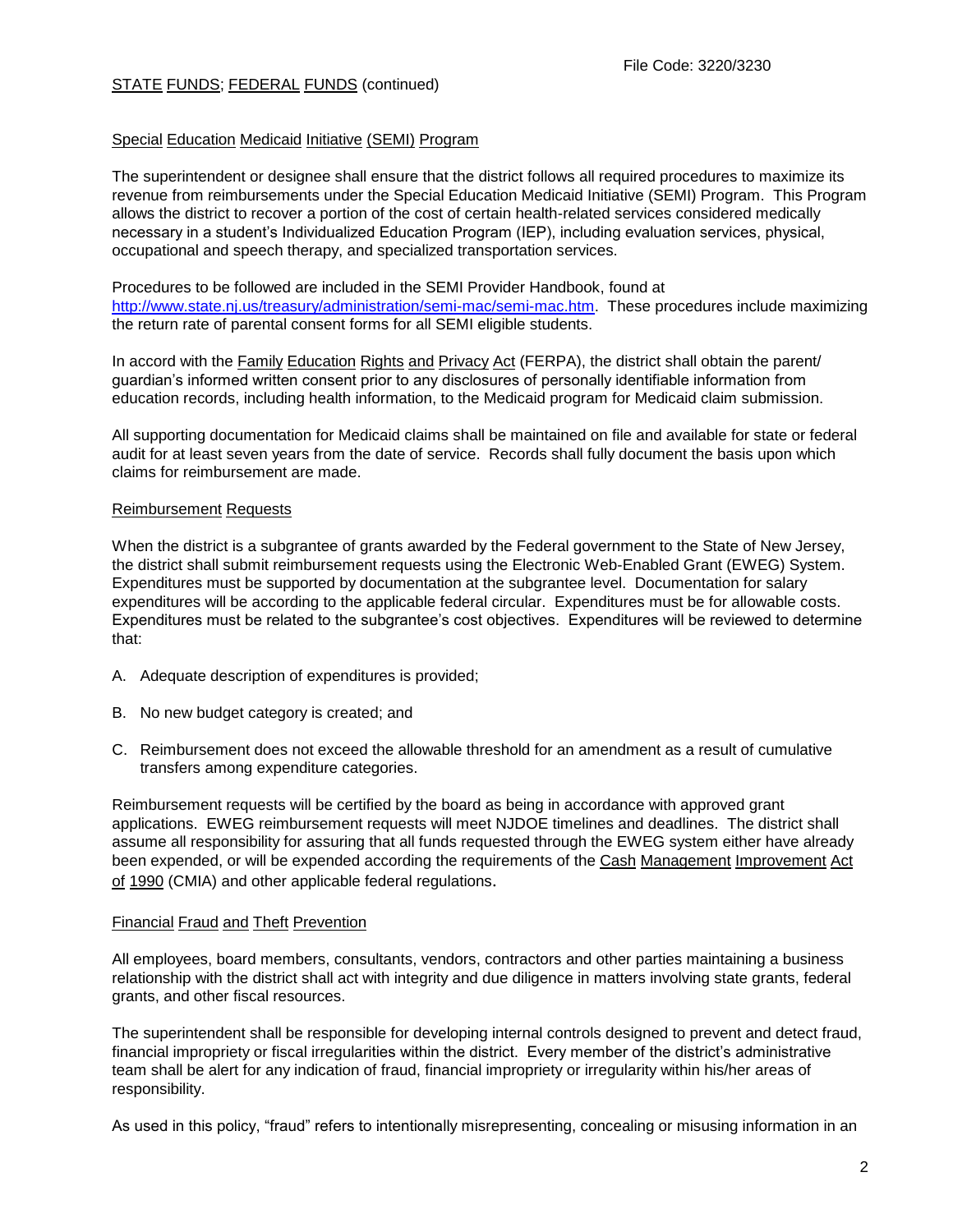## STATE FUNDS; FEDERAL FUNDS (continued)

attempt to commit fiscal wrongdoing. Fraudulent actions include, but are not limited to:

- A. Behaving in a dishonest or false manner in relation to district assets, including theft of funds, securities, supplies or other properties;
- B. Forging or altering financial documents or accounts illegally or without proper authorization;
- C. Improper handling or reporting of financial transactions;
- D. Personally profiting as a result of insider knowledge;
- E. Disregarding confidentiality safeguards concerning financial information;
- F. Violating board conflict of interest policies;
- G. Mishandling financial records of district assets (destroying, removing or misusing).

The superintendent shall investigate reports of fraudulent activity in a manner that protects the confidentiality of the parties and the facts. All employees involved in the investigation shall be advised to keep information about the investigation confidential.

In the event the concern or complaint involves the superintendent, the concern shall be brought to the attention of the board president who is hereby empowered to contact the board's legal counsel, auditing firm and any other agency to investigate the concern or complaint.

| Adopted:             | September 23, 2012 |
|----------------------|--------------------|
| NJSBA Review/Update: | March 2012         |
| Readopted:           | July 26, 2012      |

### Key Words

State Funds, Federal Funds, Disposal of Equipment, State/Federal Funds

| <b>Legal References:</b> | N.J.S.A. 18A:7F-43 et seq.               | School Funding Reform Act of 2008                            |
|--------------------------|------------------------------------------|--------------------------------------------------------------|
|                          | N.J.S.A. 18A:7G-1                        |                                                              |
|                          | through -44 et al.                       | <b>Educational Facilities Construction and Financing Act</b> |
|                          | N.J.S.A. 18A:11-1                        | General mandatory powers and duties                          |
|                          | N.J.S.A. 18A:34-1                        | Textbooks; selection; furnished free with supplies; a        |
|                          |                                          | appropriations                                               |
|                          | N.J.S.A. 18A:38-7.7                      |                                                              |
|                          | through $-7.14$                          | Legislative findings and declarations (impact aid)           |
|                          | N.J.S.A. 18A:54-20                       | Powers of board (county vocational schools)                  |
|                          | N.J.S.A. 18A:58-7.1                      | School lunch program                                         |
|                          | N.J.S.A. 18A:58-7.2                      | School lunch program; additional state aid                   |
|                          | N.J.S.A. 18A:58-11                       | Emergency aid                                                |
|                          | N.J.S.A. 18A:58-11.1                     | Loss of tuition to district due to establishment of          |
|                          |                                          | regional district; state aid for one year                    |
|                          | N.J.S.A. 18A:58-33.6                     |                                                              |
|                          | through $-33.21$                         | Additional State School Building Aid Act of 1970             |
|                          | N.J.S.A. 18A:58-37.1                     |                                                              |
|                          | through $-37.7$                          | <b>Textbook Aid to Public and Nonpublic Schools</b>          |
|                          | N.J.S.A. 18A:59-1                        |                                                              |
|                          | through $-3$                             | Federal aid                                                  |
|                          | <u>N.J.A.C.</u> 6A:14-1.1 <u>et seq.</u> | <b>Special Education</b>                                     |
|                          | N.J.A.C. 6A:23A-5.3                      | Failure to maximize Special Education Medicaid Initiative    |
|                          |                                          | (SEMI)                                                       |